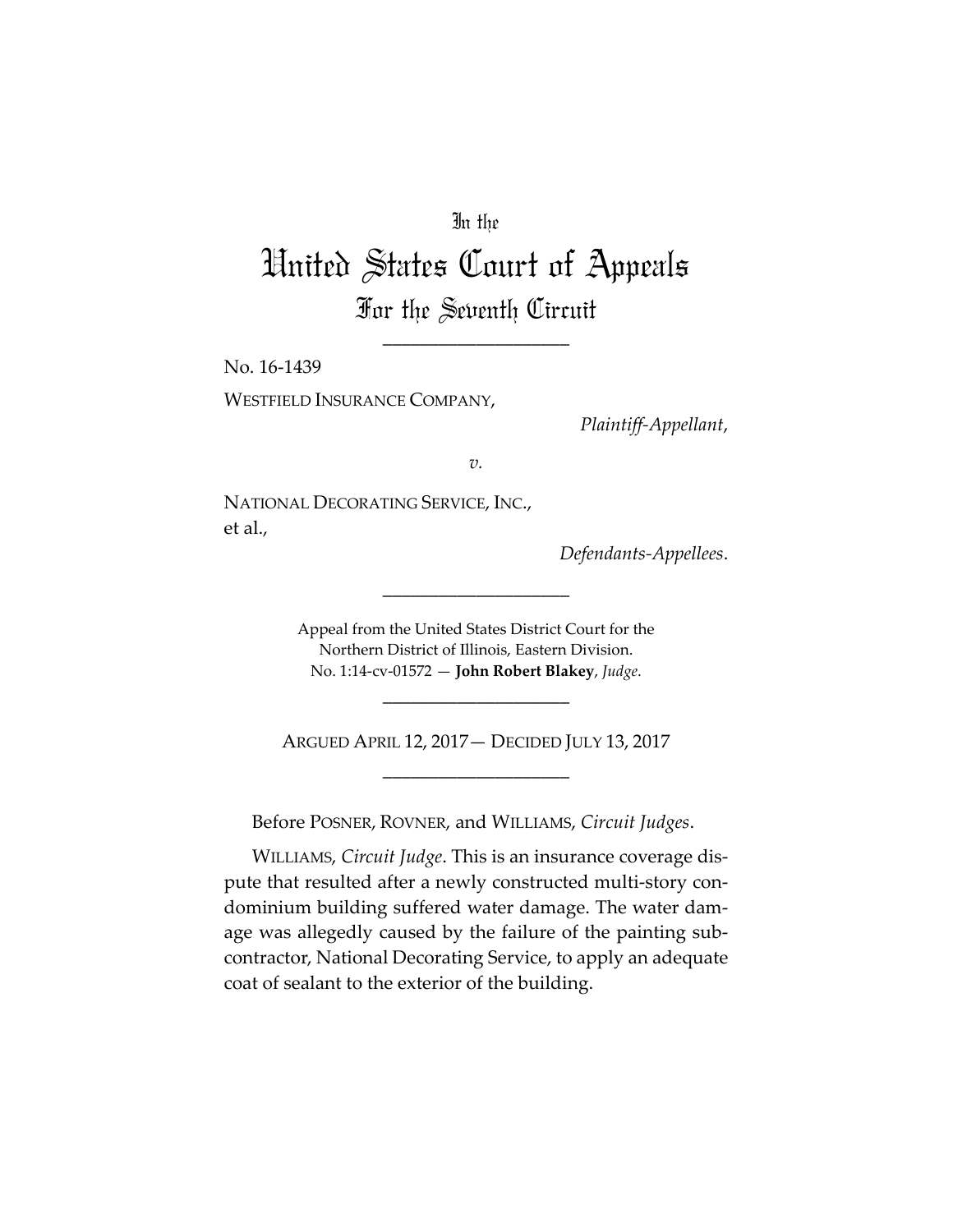In Illinois state court, the building's condominium association filed suit against the general contractor, developer, and various subcontractors (collectively the "defendants") to re‐ cover for the damages incurred. When the defendants ten‐ dered the defense to Westfield, National Decorating Service's insurer, Westfield filed this action seeking a declaration that it owes no duty to defend the defendants in the underlying ac‐ tion. After cross‐motions for summary judgment were filed and fully briefed, the district court determined that the con‐ dominium association's complaint triggered Westfield's duty to defend.

On appeal, Westfield argues that the district court erred in finding that there was a duty to defend for two reasons. First, we agree with Westfield that the condominium association's allegations of damage to individual unit owners' property are not sufficient to trigger the duty because the condominium association, on behalf of its unit owners, lacks standing to pur‐ sue these claims.

Second, Westfield contends it owes no duty to defend be‐ cause the condominium association's complaint does not al‐ lege a covered incident under its policy. Rather, the complaint alleges that the painting contractor failed to apply an ade‐ quate amount of paint, which cannot be said to be an "accident." Absent an "accident," Westfield asserts that there was not a covered "occurrence" under the policy. Further, Westfield argues that because the damage alleged is to the building itself, which was a new construction and not an existing struc‐ ture, the condominium association has not demonstrated that there was property damage incurred that is subject to its pol‐ icy.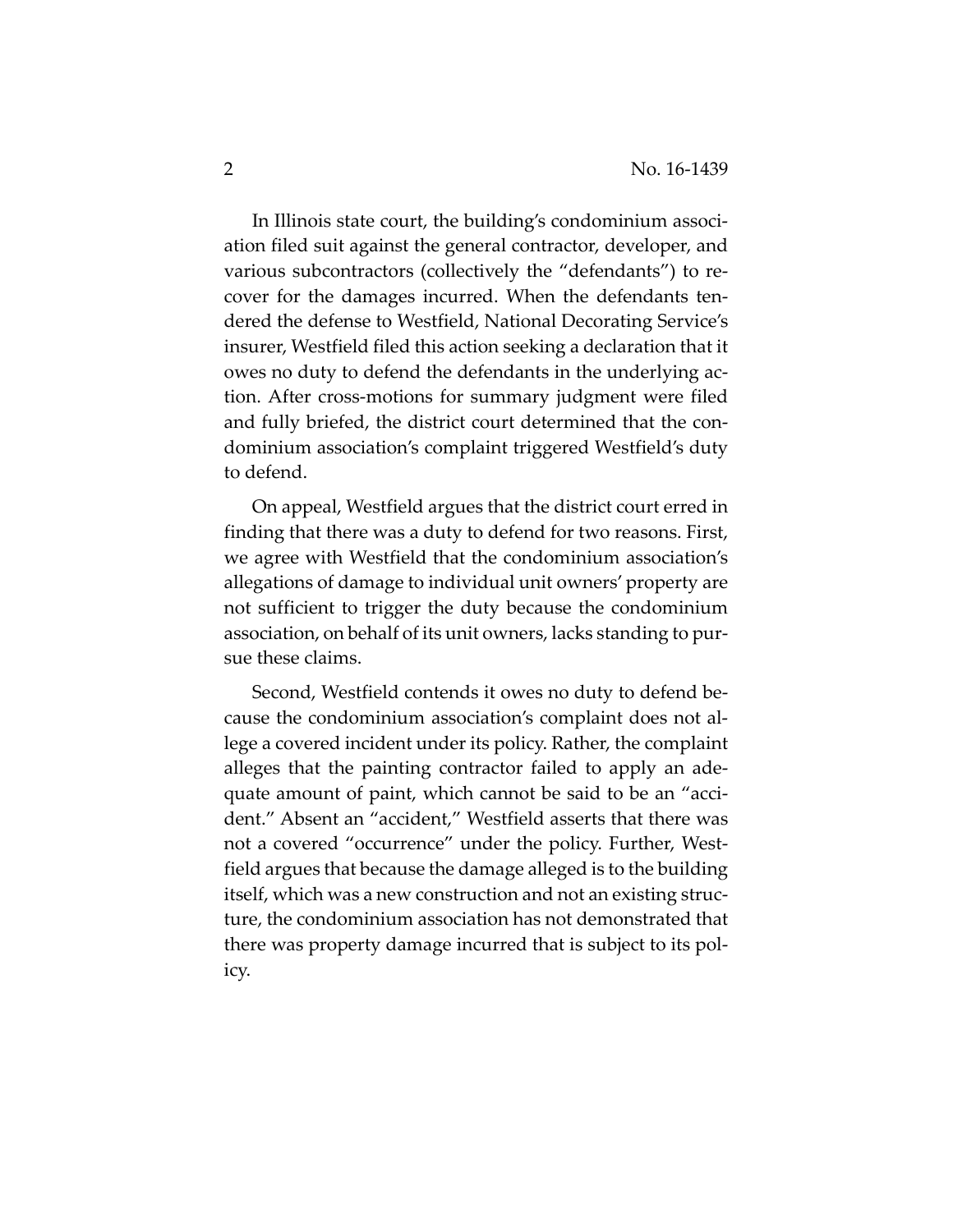Here, we disagree. When the policy defines the term to include the "continuous or repeated exposure to substantially the same harmful conditions," as it does here, the condomin‐ ium association's allegation that the painting subcontractor acted negligently is sufficient under Illinois law to constitute an "occurrence." Further, because the painting subcontractor's actions are alleged to have damaged parts of the building that were outside of the scope of the work for which it was engaged, the condominium association's complaint alleges potentially covered property damage sufficient to invoke the duty to defend. Therefore, we affirm the district court's grant of summary judgment to the defendants.

## **I. BACKGROUND**

This coverage dispute arises out of the construction of a 24‐story condominium building located at 200 North Jeffer‐ son Street, Chicago, Illinois ("200 North" or the "Building"). 200 North Jefferson, LLC was the owner and developer of the Building. James McHugh Construction Company ("McHugh Construction") was the general contractor who retained Na‐ tional Decorating Service, Incorporated ("National Decorat‐ ing") as a subcontractor to perform all of the painting work. Specifically, National Decorating was tasked with painting the exterior of the Building with a protective coating known as Modac, a waterproof sealant.

## **A. Underlying Action**

On January 13, 2012, the Board of Managers of 200 North Jefferson Tower Condominium Association (the "Associa‐ tion") filed suit in the Circuit Court of Cook County. *See Bd. of Managers of 200 N. Jefferson Tower Condo. Ass'n v. 200 Jefferson LLC*, No. 2012‐L‐000480 (Cir Ct. Cook Cnty. filed January 13,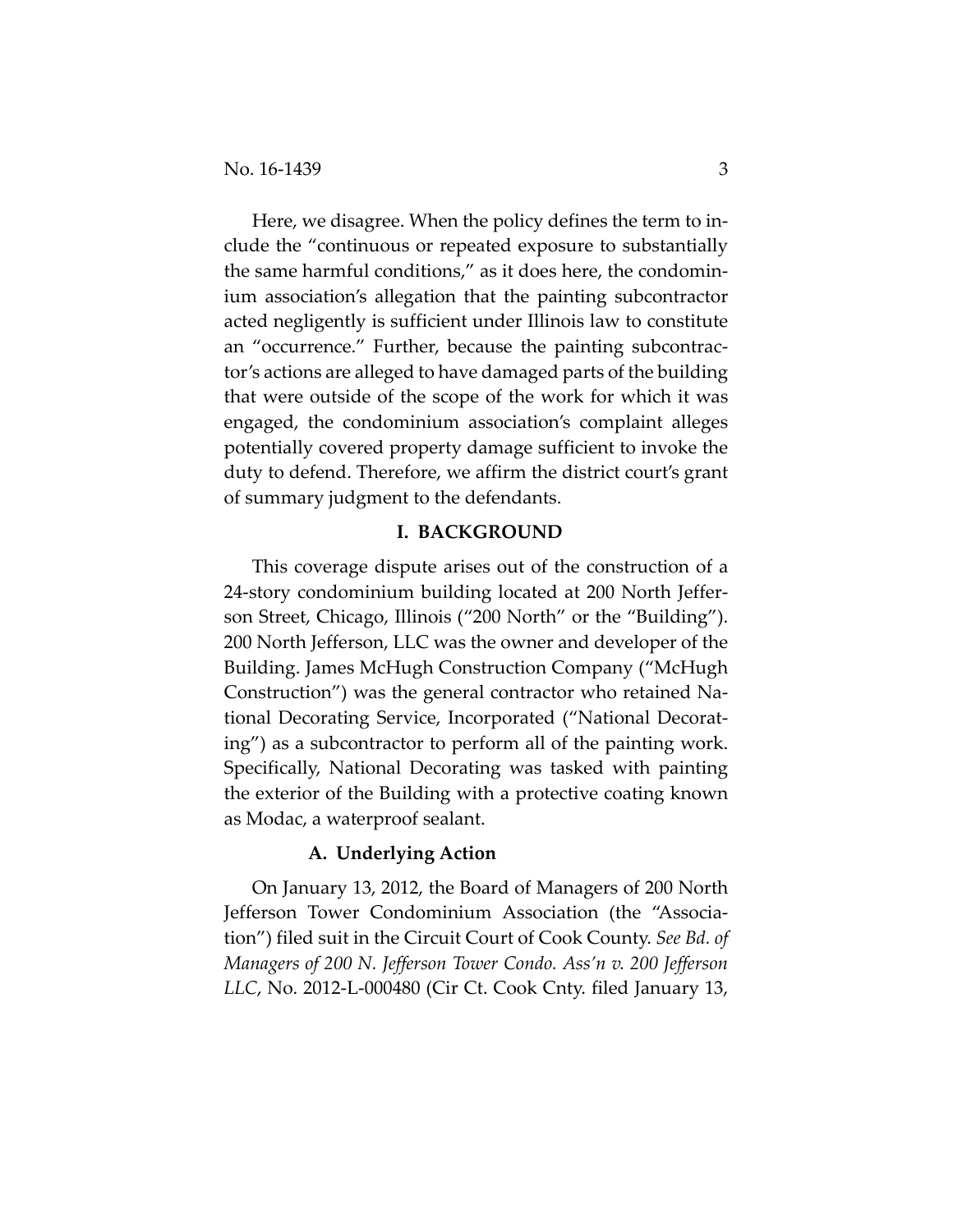2012). This action, which we will refer to as the "underlying action," is currently pending and seeks to recover for dam‐ ages incurred as the result of faulty workmanship on the Building. 200 North Jefferson, LLC, McHugh Construction, MCZ/Jameson Development Group, LLC, and National Dec‐ orating were named as defendants. On September 4, 2014, the Association filed the operative five‐count Third Amended Complaint.

In this Third Amended Complaint, the Association identi‐ fies the following damages: (1) significant cracking of the ex‐ terior concrete walls, interior walls, and ceilings; (2) signifi‐ cant leakage through the exterior concrete walls, balconies, and windows; (3) defects to the common elements of the Building; and (4) damage to the interior ceilings, floors, inte‐ rior painting, drywall, and furniture in the units. Although the previous complaint contained similar allegations regard‐ ing the damages incurred, it was not until the Third Amended Complaint was filed that damage to furniture was alleged. Further, it was only after the filing of the Third Amended Complaint that any of the named defendants claimed that Westfield had a duty to defend in the underlying action.

On January 9, 2014, McHugh Construction filed an Amended Third‐Party Complaint against National Decorat‐ ing. It contains three counts: (1) breach of contract; (2) "ex‐ press contractual defense & indemnity"; and (3) negligence. McHugh alleged that it was National Decorating's actions that caused the alleged damages to 200 North.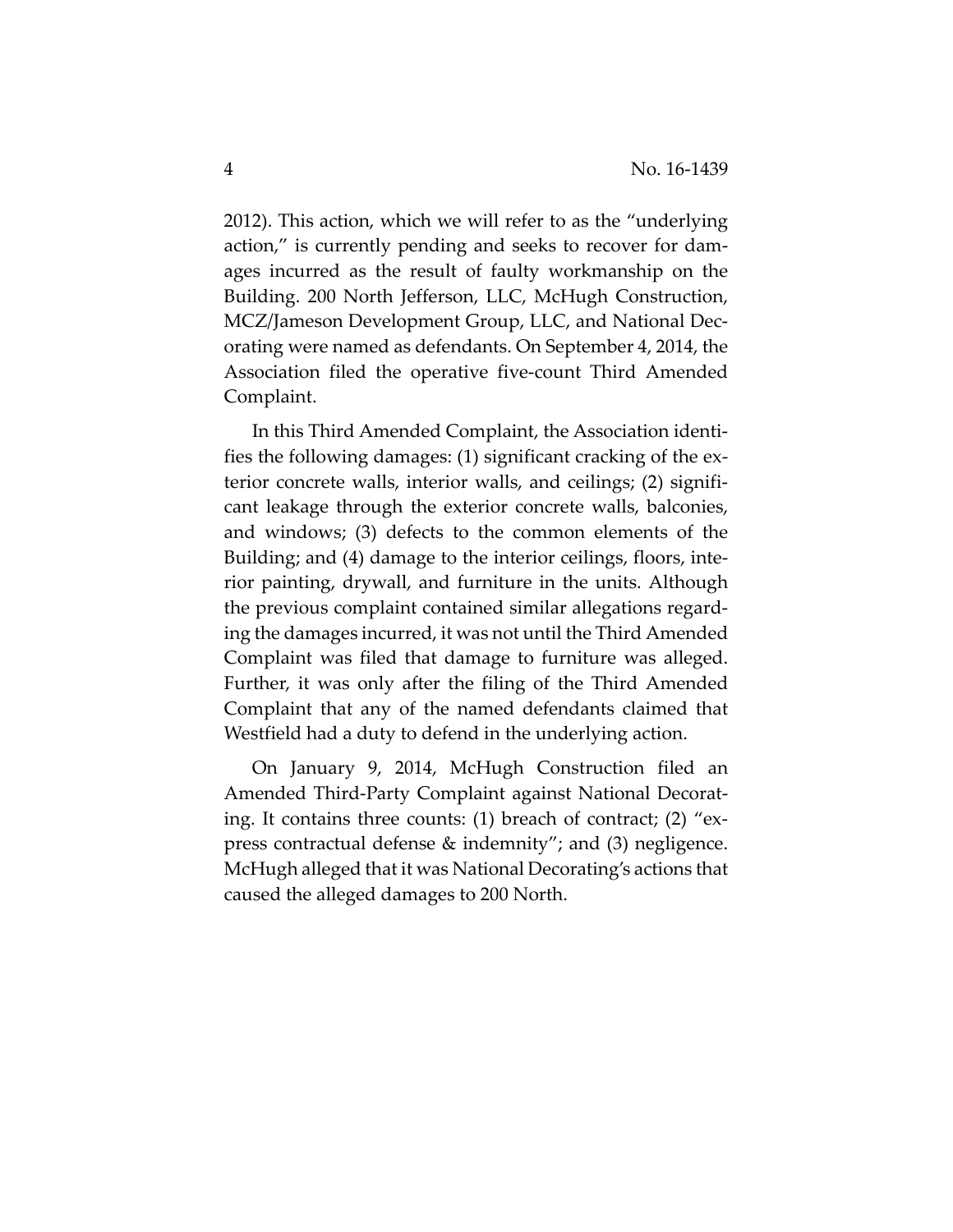## **B. Coverage Dispute**

Westfield filed the instant action on March 6, 2014. It seeks a declaration that under the policy it issued to National Dec‐ orating, it owes neither a duty to defend nor to indemnify Na‐ tional Decorating, McHugh Construction, 200 North Jefferson LLC, or MCZ/Jameson. The policy at issue is a commercial general liability policy ("CGL"), which was initially effective from February 28, 2008 until February 28, 2009. It was re‐ newed three times until it ultimately expired on November 1, 2011. There is no dispute that the policy was in place at the time the work was performed and the relevant language remained the same throughout the coverage period.

The Insuring Agreement of the policy provides that West‐ field will:

> [P]ay those sums that the insured becomes le‐ gally obligated to pay as damages because of "bodily injury" or "property damage" to which this insurance applies. We will have the right and duty to defend the insured against any "suit" seeking those damages. However, we will have no duty to defend the insured against any "suit" seeking damages for "bodily injury" or "property damage" to which this insurance does not apply.

"Property damage" is defined as the "[p]hysical injury to tan‐ gible property, including all resulting loss of use of that prop‐ erty." Per the policy, the insurance only covers "property damage" caused by an "occurrence," which is further defined as an "accident, including continuous or repeated exposure to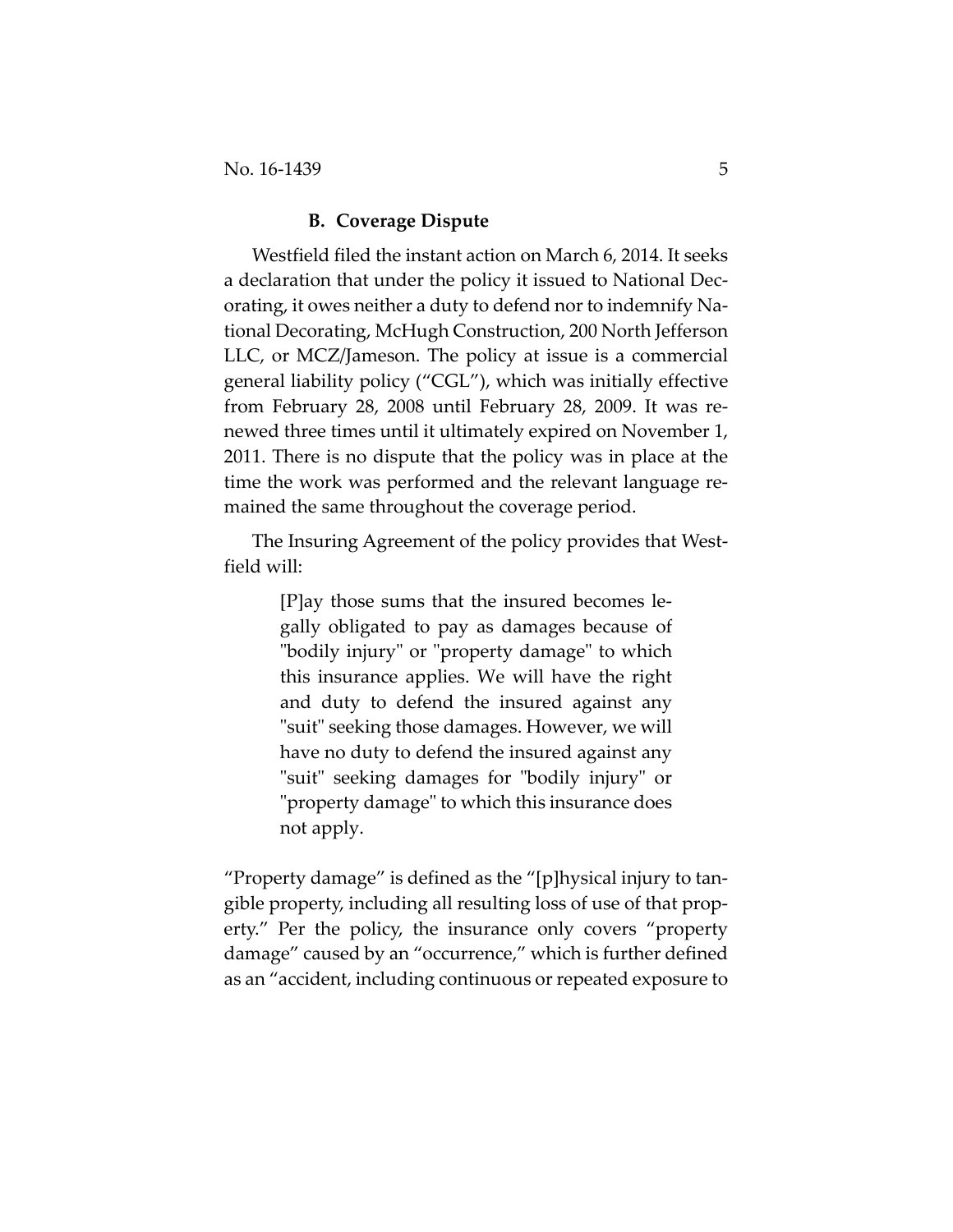substantially the same general harmful conditions." But, the policy does not define the term "accident."

The parties agree that National Decorating is the "Named Insured" under the policy, which also defines the terms "you" and "your" as referring to the "Named Insured," i.e., National Decorating. They also agree that 200 North Jefferson, McHugh Construction, and MCZ/Jameson are not "Named Insureds," but rather are "Additional Insureds" under the policy by virtue of the contracts that they entered into with each other. Instead, the parties' dispute focuses on whether the damages alleged fall within the policy's coverage param‐ eters such that Westfield has a duty to defend in the underly‐ ing action.

## **C. Proceedings Below**

After the parties filed cross motions for summary judgment and the matter was fully briefed, the district judge de‐ nied Westfield's motion. At the same time, the court granted the defendants' motions for summary judgment. While the district court found that the issue of indemnification was premature at this juncture in the litigation, it concluded that pursuant to the Westfield policy and Illinois law, Westfield had a duty to defend the defendants in the underlying action. Westfield now appeals.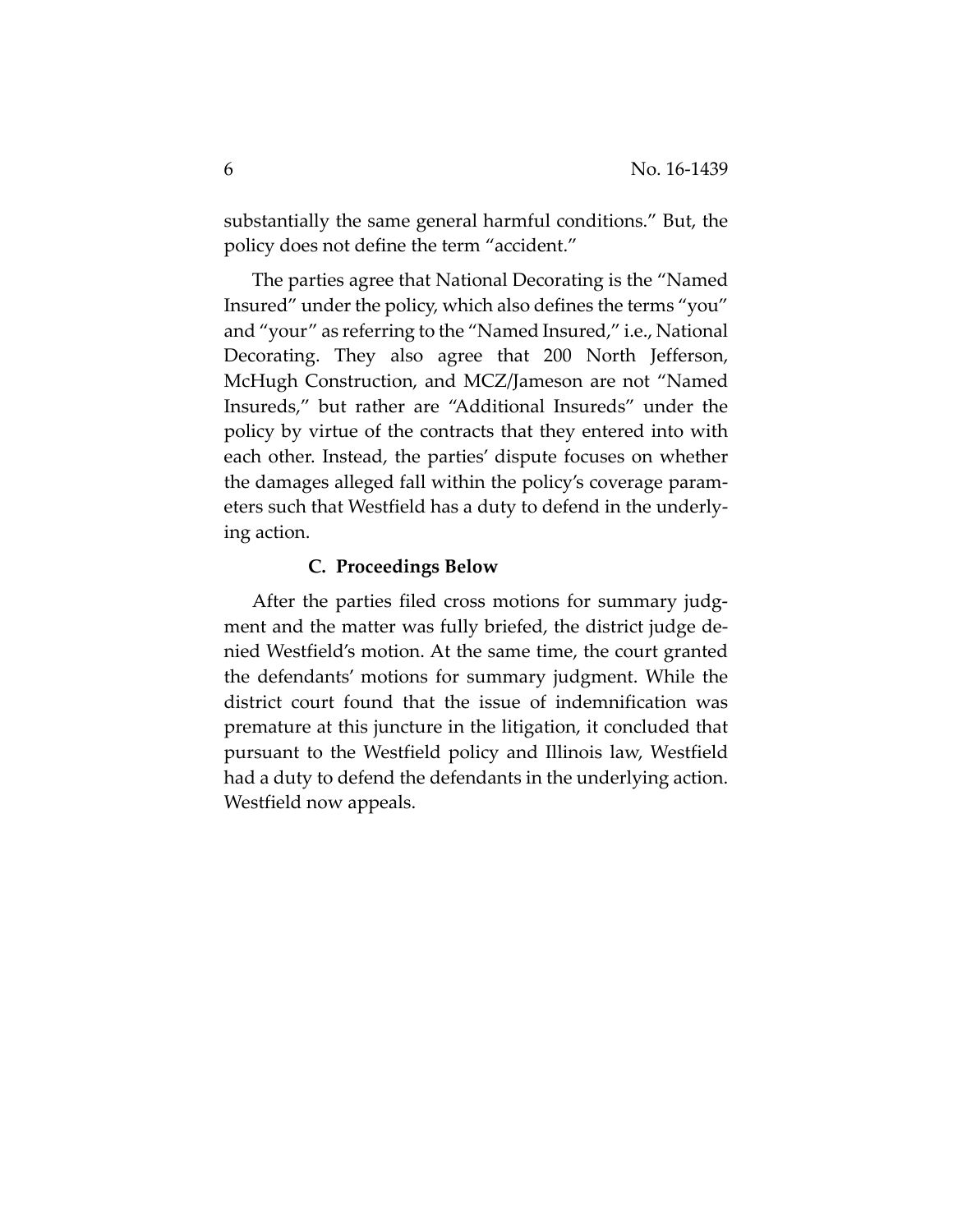#### **II. ANALYSIS**

We review the district court's interpretation of the insurance policy at issue and the resulting grant of summary judgment *de novo*, *Nautilus Insurance Co. v. Board of Directors. of Re‐ gal Lofts Condominium Assʹn*, 764 F.3d 726, 730 (7th Cir. 2014), construing all facts in the light most favorable to the non‐mov‐ ing party. *Suarez v. W.M. Barr & Co.*, 842 F.3d 513, 517 (7th Cir. 2016) (citing *Stephens v. Erickson*, 569 F.3d 779, 786 (7th Cir. 2009)). When considering a district court's decision on cross‐ motions, we must "construe all inferences in favor of the party against whom the motion under consideration is made." *Tompkins v. Cent. Laborers' Pension Fund*, 712 F.3d 995, 999 (7th Cir. 2013) (quoting *Hendricks‐Robinson v. Excel Corp*., 154 F.3d 685, 692 (7th Cir. 1998)) (internal quotation mark omitted). Summary judgment is appropriate only where "there is no genuine dispute as to any material fact and the movant is en‐ titled to judgment as a matter of law." FED. R. CIV. P. 56(a).

Under Illinois law, which the parties agree applies, the duty to defend is determined by comparing the allegations in the underlying complaint to the policy at issue. *Taco Bell Corp. v. Cont'l Cas. Co*., 388 F.3d 1069, 1073 (7th Cir. 2004) (citing *Dixon Distrib. Co. v. Hanover Ins*. *Co.*, 641 N.E.2d 395, 398 (Ill. 1994)) (additional citations omitted). We must liberally construe the underlying complaint and the insurance policies in favor of the insured. *U.S. Fid. & Guar. Co. v. Wilkin Insulation Co.*, 578 N.E.2d 926, 930 (Ill. 1991); *see also Westfield Ins. Co. v. W. Van Buren, LLC*, 59 N.E.3d 877, 882 (Ill. App. Ct. 2016) ("The complaint must be liberally construed and all doubts resolved in favor of coverage for the insured."). "The construction of an insurance policy is a question of law[,]" *Milwaukee Mutual Insurance Co. v. J.P. Larsen, Inc.*, 956 N.E.2d 524, 527 (Ill. App.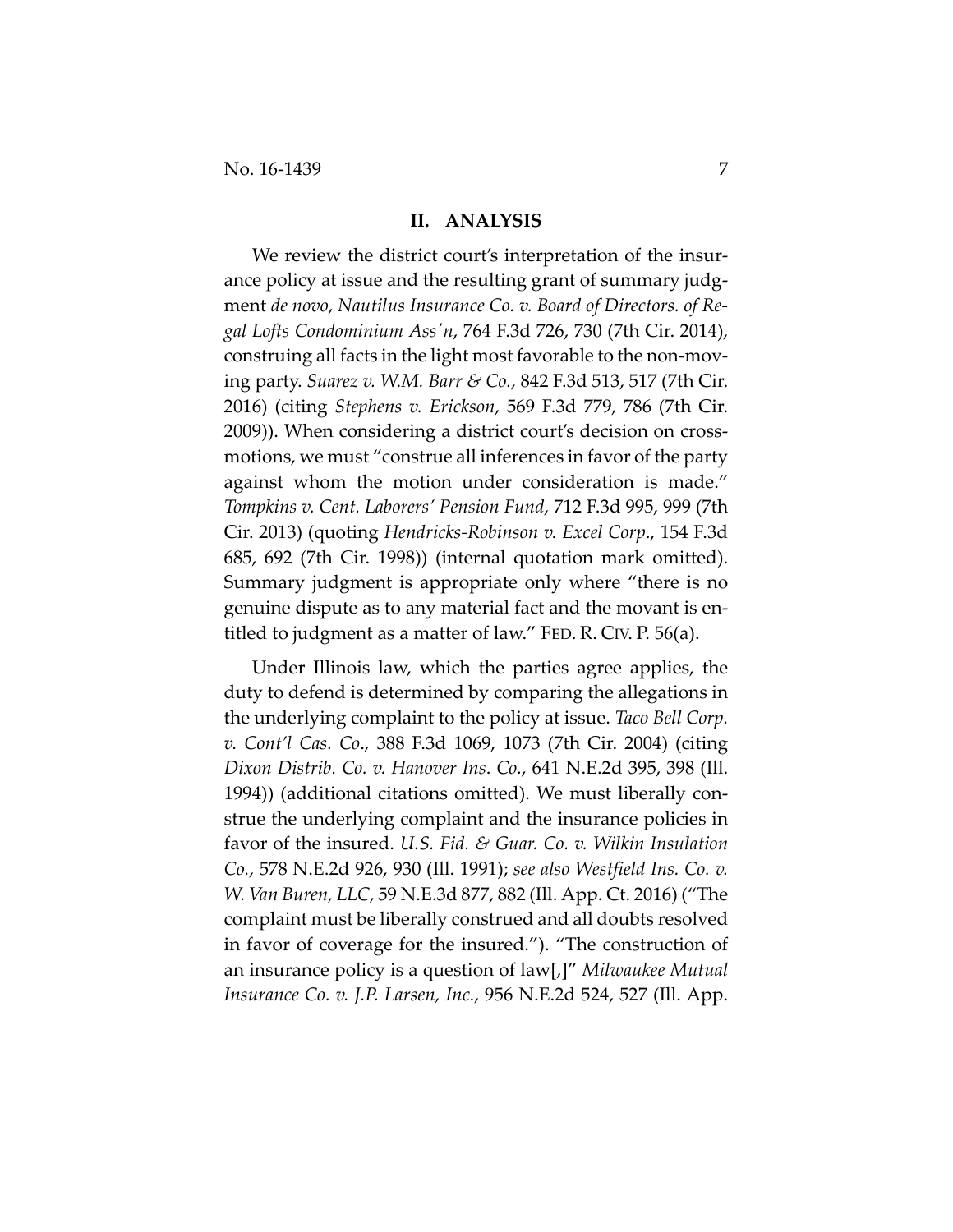Ct. 2011), and when interpreting a policy, we are bound by the same general rules governing contract interpretation. *W. Van Buren*, 59 N.E.3d at 882.

The duty to defend is triggered if the allegations in the un‐ derlying complaint fall within, or potentially within, the pol‐ icy's coverage. *Lagestee‐Mulder, Inc. v. Consol. Ins. Co.*, 682 F.3d 1054, 1056 (7th Cir. 2012) (quoting *Gen. Agents Ins. Co. of Am., Inc. v. Midwest Sporting Goods Co.*, 828 N.E.2d 1092, 1098 (Ill. 2005)). "This is true even if the allegations are groundless, false, or fraudulent, and even if only one of several theories of recovery alleged in the complaint falls within the potential coverage of the policy." *Valley Forge Ins. Co. v. Swiderski Elecs., Inc.*, 860 N.E.2d 307, 315 (Ill. 2006) (citing *Wilkin Insulation Co.*, 578 N.E.2d at 929).

Therefore, for an insurer to justifiably refuse to defend a lawsuit it must be "clear from the face of the underlying com‐ plaint" that the allegations fail to bring the case within or po‐ tentially within, the policy's coverage. *Id.* Nonetheless, while under Illinois law the duty to defend is broad, the duty is not limitless. *Amerisure Mut. Ins. Co. v. Microplastics, Inc.*, 622 F.3d 806, 812 (7th Cir. 2010). It is also distinct from the duty to in‐ demnify, which is determined once liability has been assigned, *National American Insurance Co. v. Artisan & Truckers Casualty Co.*, 796 F.3d 717, 724 (7th Cir. 2015), and is "signifi‐ cantly narrower than the duty to defend … ." *Allied Prop. & Cas. Ins. Co. v. Metro N. Condo. Ass'n*, 850 F.3d 844, 847 (7th Cir. 2017); *see also Ohio Cas. Ins. Co. v. Bazzi Constr. Co.*, 815 F.2d 1146, 1147 (7th Cir. 1987) (noting that "an insurer's duty to de‐ fend is much broader than its duty to indemnify").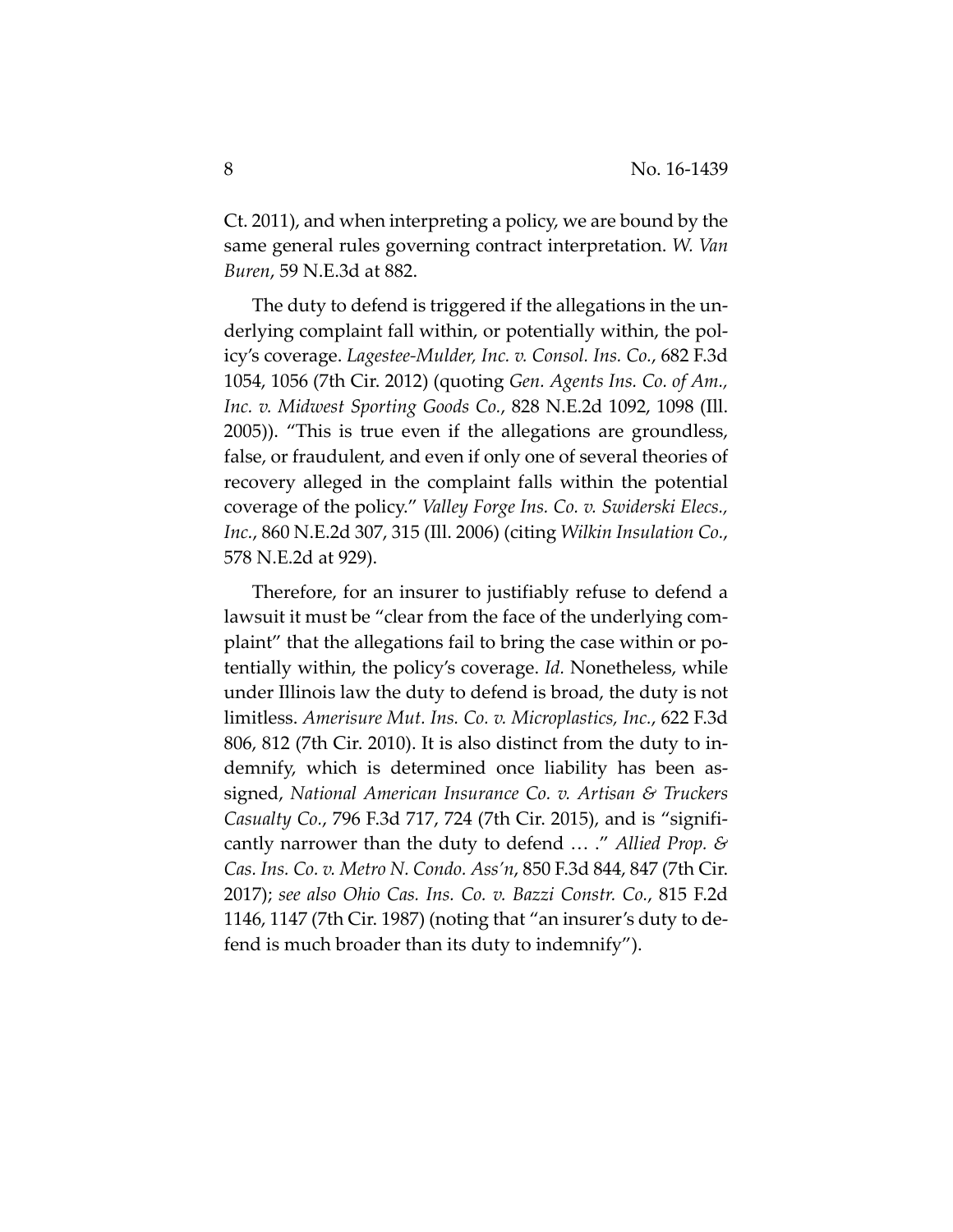# **A. Unit Owners' Property Damage Insufficient for the Duty to Defend**

Westfield asserts that the only allegations contained in the Association's Third Amended Complaint that might be suffi‐ cient to invoke a duty to defend are the allegations that indi‐ vidual unit owners suffered damage to their property (*i.e*., furniture, etc.). Nonetheless, because Westfield contends that the Association does not have standing to pursue these claims, it argues that these allegations are insufficient to trig‐ ger the duty to defend. We agree.

As we recently noted in *Allied Property*, under the Illinois Condominium Property Act, 765 Ill. Comp. Stat. 605/1, *et seq*., a condominium association may act in a representative capac‐ ity on behalf of its unit owners. *See* 765 Ill. Comp. Stat. 605/9.1(b). Yet, the Act limits the scope of such representation "to matters involving the common elements or more than one unit, on behalf of the unit owners, as their interests may appear." *Id.*; *see also Allied Prop.*, 850 F.3d at 849. This limitation precludes the Association from being able to pursue a legal remedy for the damage that it alleges National Decorating's actions caused to the individual unit owners' furniture. Be‐ cause the Association cannot legally recover for this alleged damage, these allegations are insufficient to invoke the duty to defend. *See Allied Prop.*, 850 F.3d at 849.

# **B. Other Damage to the Building Sufficient to In‐ voke the Duty to Defend**

Our conclusion that the allegations of damage to the indi‐ vidual unit owners' property are insufficient to invoke the duty to defend is not, however, the end of our inquiry. Rather, we must determine whether the policy's coverage is triggered,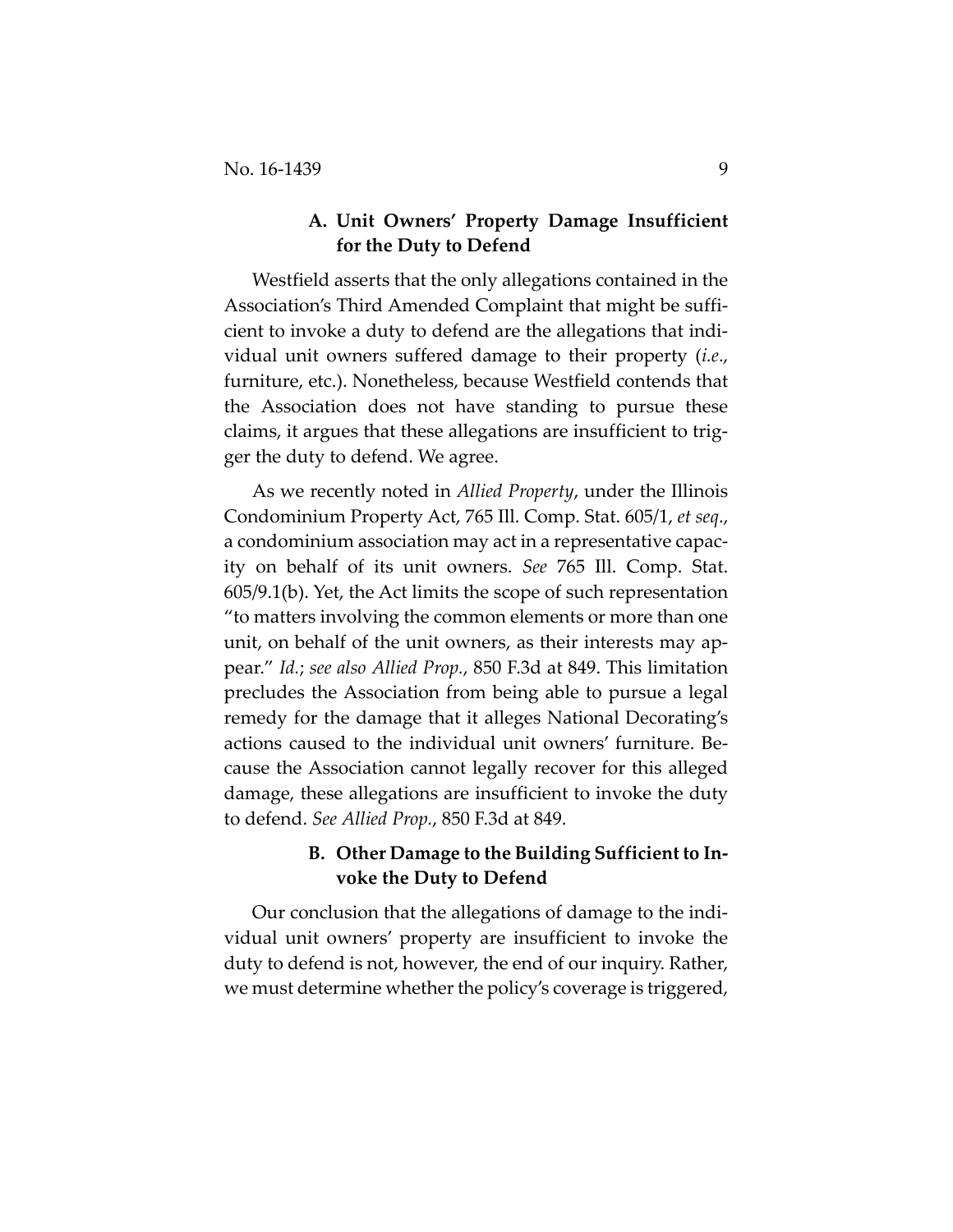or potentially triggered, by the other damage allegedly caused by National Decorating's actions.

On appeal, Westfield advances two arguments in support of its position that the damages alleged do not, as a matter of law, constitute an occurrence under the policy. First, it argues that National Decorating's failure to apply a sufficiently thick coat of paint to the exterior of the Building cannot constitute an "accident" under the policy. Absent an "accident," West‐ field notes, there can be no "occurrence," as the policy re‐ quires for coverage. Second, Westfield argues that because the damage was to the Building itself, the damage is exempted from the policy's coverage. We will discuss each argument in turn.

# **1. Underlying complaint sufficiently alleges "occurrence"**

According to Westfield, there is no duty to defend the de‐ fendants here because National Decorating's failure to apply a thick enough coat of paint to the exterior of the building can‐ not constitute an "accident." As we have already noted, the policy at issue defines "occurrence" as an "accident, including continuous or repeated exposure to substantially the same general harmful conditions." Therefore, Westfield contends that absent an "accident," there can be no "occurrence." But, we disagree that National Decorating's actions cannot consti‐ tute an "occurrence" as a matter of law.

Courts have defined the term "accident" as used in insur‐ ance policies as "an unforeseen occurrence, usually of an un‐ toward or disastrous character or an undesigned, sudden, or unexpected event of an inflictive or unfortunate character." *Nautilus Ins. Co.*, 764 F.3d at 731 (quoting *Westfield Natʹl Ins.*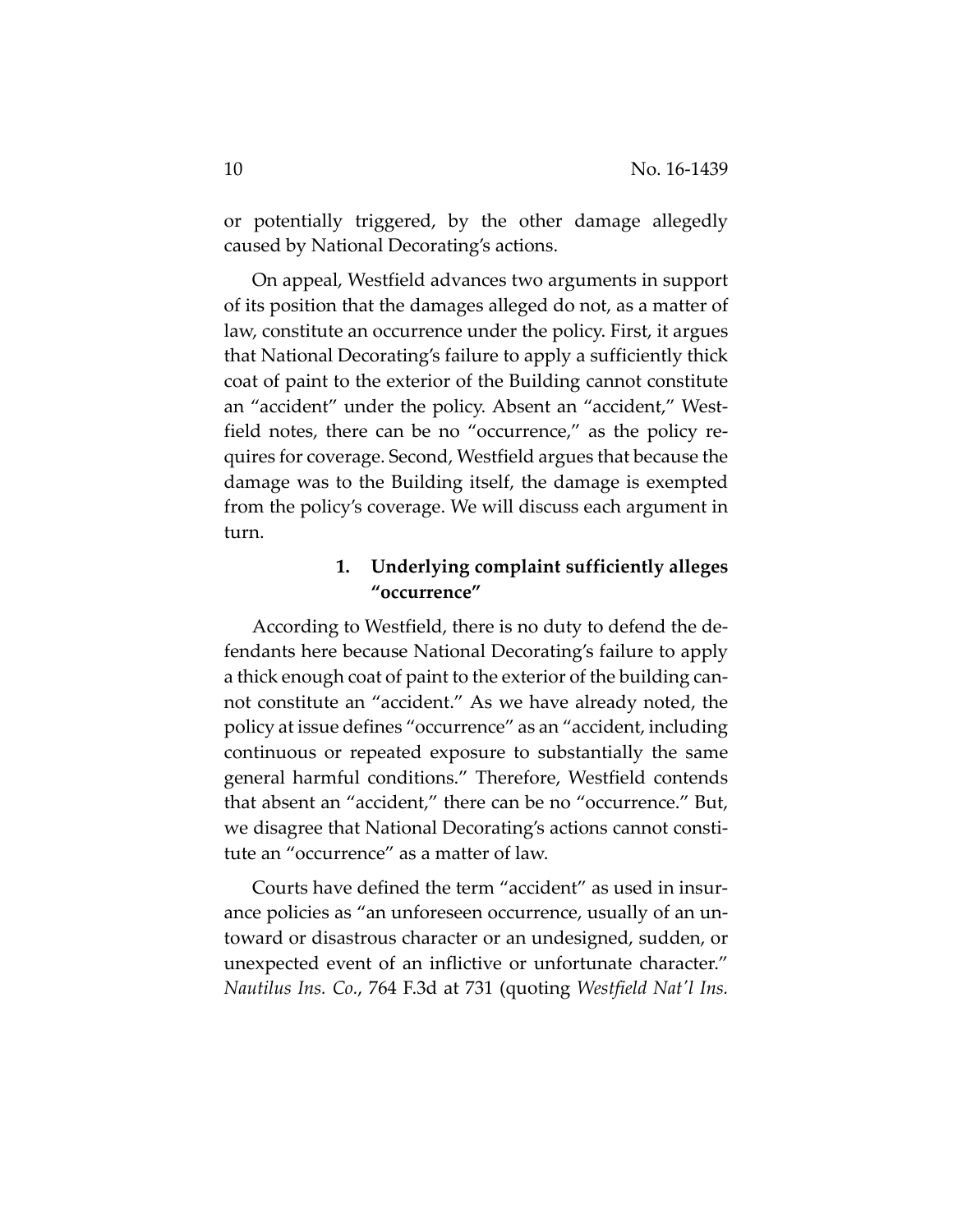*Co. v. Contʹl Cmty. Bank & Trust Co*., 804 N.E.2d 601, 605 (Ill. App. Ct. 2003)) (internal quotation mark omitted). Therefore, Illinois courts have determined that damage to a construction project that occurs as a result of a construction defect, does not constitute an "accident" or "occurrence" because it is "the natural and ordinary consequence of faulty construction." *See, e.g., Lyerla v. AMCO Ins. Co.,* 536 F.3d 684, 689 (7th Cir. 2008).

But, this does not foreclose the defendants' arguments that the alleged damage could fall within the policy's coverage and therefore, triggers a duty to defend. Under Illinois law, negli‐ gently performed work or defective work can give rise to an "occurrence" under a CGL policy. *Id.* at 690 (citing *Prisco Serena Sturm Architects, Ltd. v. Liberty Mut. Ins. Co.*, 126 F.3d 886 (7th Cir. 1997)). This is true where, as is the case here, the policy defines an "occurrence" to include not only an accident, but also "continuous or repeated exposure to condi‐ tions." *Id.* Here, the underlying complaint alleges that National Decorating was negligent. This is sufficient to satisfy the policy's occurrence requirement when determining whether there is a duty to defend at this juncture in the litigation.<sup>1</sup>

<sup>&</sup>lt;sup>1</sup> We agree with the district court that the issue of indemnification is premature at this point in the litigation. Therefore, we leave for another day whether the record demonstrates that there was an "accident" such that the policy dictates indemnification.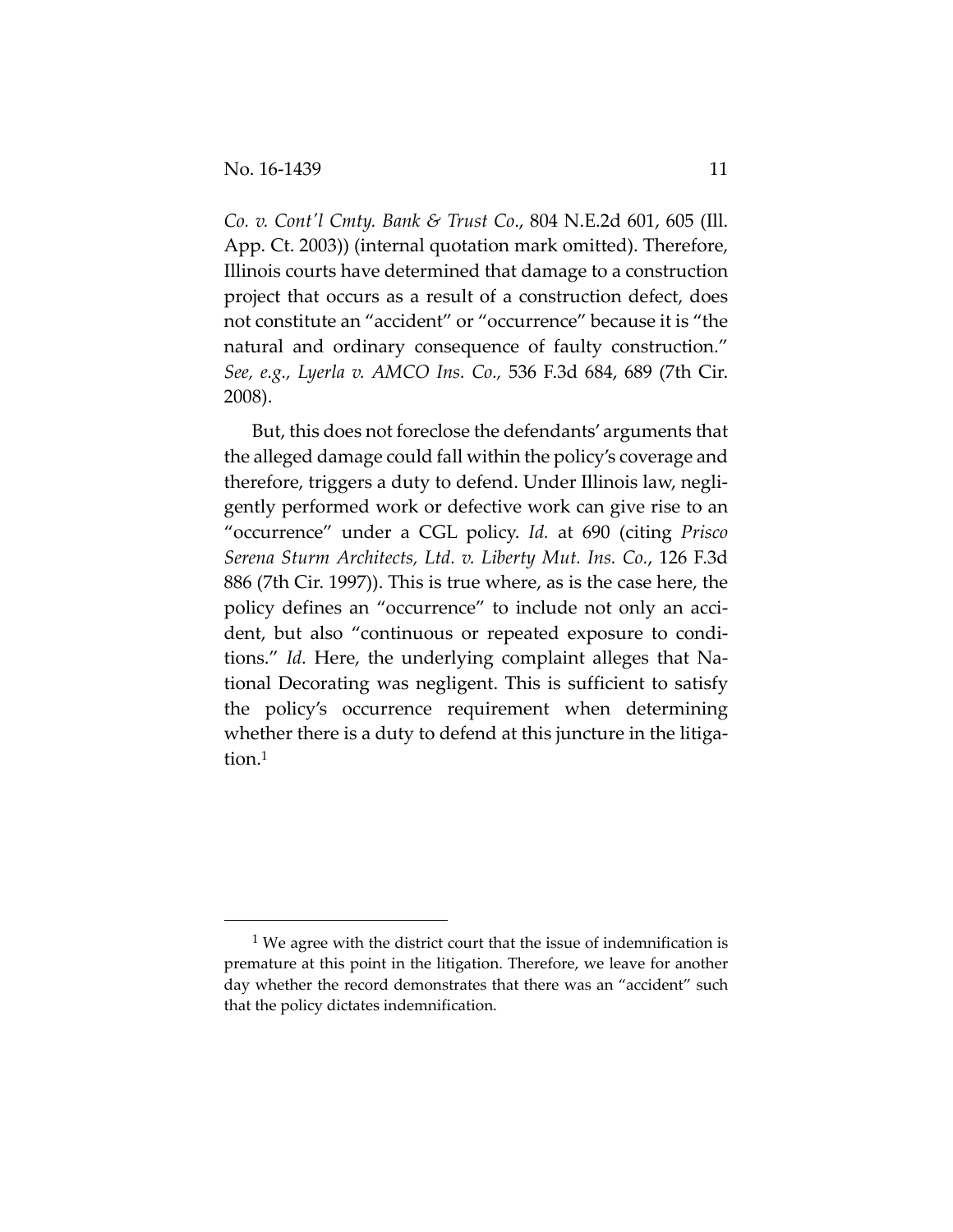# **2. Underlying complaint alleges covered property damage**

Under Illinois law, CGL policies are not intended to serve as performance bonds, and therefore, "economic losses sus‐ tained as a result of defects in or damage to the insuredʹs own work or product are not covered." *Bazzi*, 815 F.2d at 1148. Nonetheless, "damage to something other than the project it‐ self *does* constitute an 'occurrence' under a CGL policy." *J.P. Larsen*, 956 N.E.2d at 532 (citing *CMK Dev. Corp*. *v. W. Bend Mut. Ins. Co.*, 917 N.E2d 1155 (Ill. App. Ct. 2009)). Here, the parties dispute what constitutes the scope of the project. Westfield contends that the project was the entire 200 North Jeffer‐ son building and because the damage alleged is to that build‐ ing, it is excluded from the policy's scope. The defendants dis‐ agree, arguing that the scope of the project was National Dec‐ orating, the Named Insured's, work. We agree with the de‐ fendants.

We find *Bazzi* instructive. There, a construction company was hired to remodel an existing garage by adding a second floor. While pouring the concrete for the additional level, the supporting joists of the garage began to buckle and the struc‐ tural integrity of the whole building was compromised. In the underlying suit against the construction company, the com‐ plaint alleged that the structural integrity of the existing gar‐ age building was compromised by the construction com‐ pany's negligent, willful, and wanton conduct.

The construction company tendered its defense to the in‐ surance company under a CGL policy. The insurance company in turn filed a declaratory action, much like the one here. We found that although under Illinois law CGL policies "are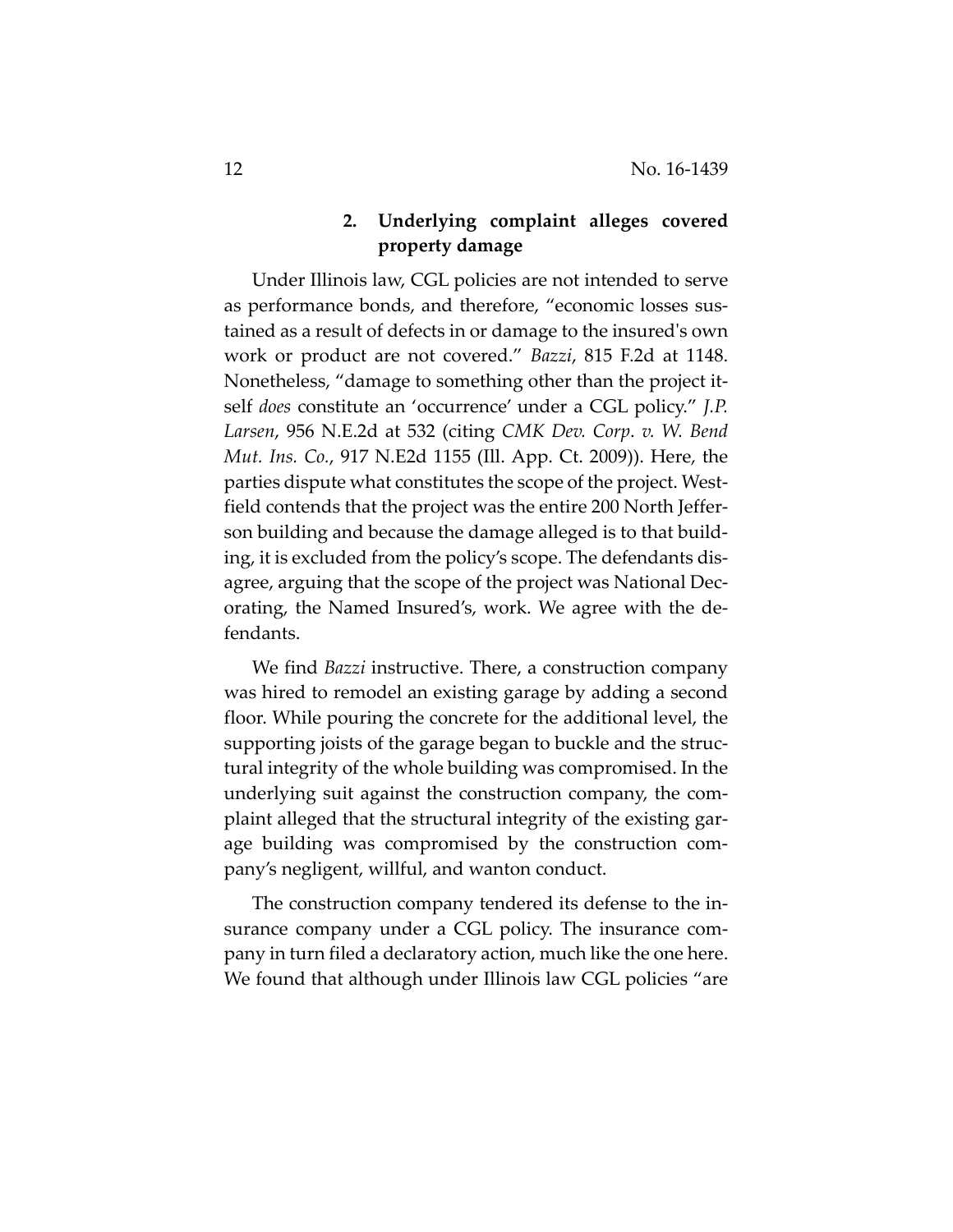not intended to pay the costs associated with repairing or re‐ placing the insuredʹs defective work and products," the duty to defend had been triggered because the underlying com‐ plaint contained allegations of damage to the building beyond the construction company's own work and product. 815 F.2d at 1148–49 (citation omitted).

Westfield contends that *Bazzi* is inapplicable here because 200 North was a new construction. Yet, this is neither the line that *Bazzi* drew nor one that we find we must draw. Rather, in *Bazzi*, we noted that "[h]ad Bazzi contracted to construct an entirely new building for [the defendant], any damage to or defects in that building, *which would be defined as the property or work product of Bazzi*, would not be covered under the pol‐ icy." *Id.* (emphasis added). In *Bazzi,* that was not the case*. Id.* And, although Westfield would have us ignore the italicized language, *Bazzi* dictates that the relevant inquiry when deter‐ mining the scope of a project is what the parties contracted for, not whether the project was a new construction or an existing building. *See also J.P. Larsen*, 956 N.E.2d at 532 (finding a duty to defend in a suit for damages caused by the subcon‐ tractor's negligent workmanship to the new construction).

Westfield points to *Viking Construction Management, Inc. v. Liberty Mutual Insurance Company*, 831 N.E.2d 1 (Ill. App. Ct. 2005), in support of its position that damage to a new con‐ struction is not covered property damage under a CGL. This case is not, however, persuasive as there, the underlying com‐ plaint only sought to recover the cost to repair and replace the named insured's work. *Id.* at 16. That is not the case here.

Nor is *CMK Development* instructive. 917 N.E.2d 1155. In *CMK Development*, the Named Insured was the developer, who brought suit after its insurer failed to provide it with a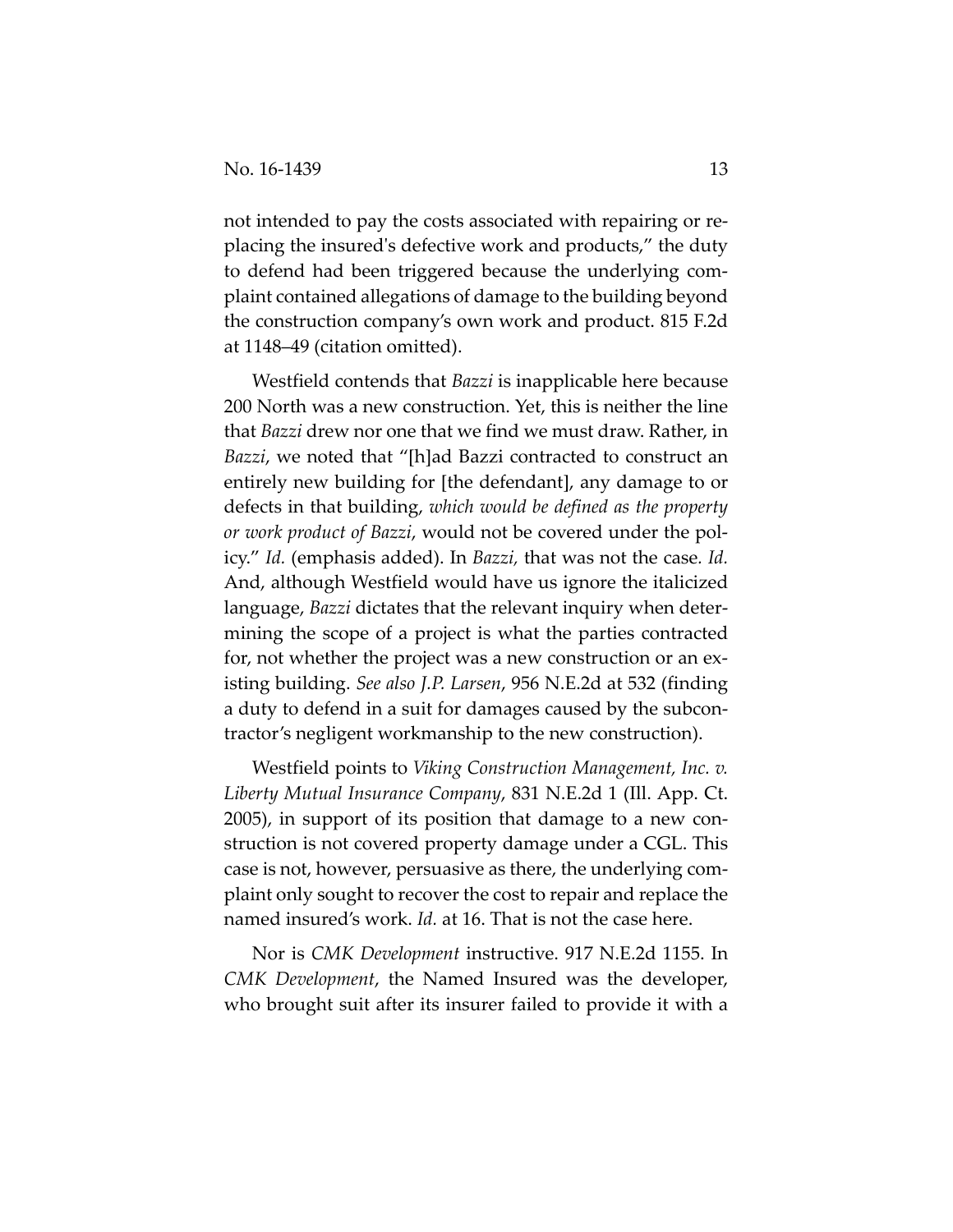defense in the underlying action brought by a purchaser of one of its homes. But there, the project was clearly the entire home—the purchaser contracted directly with the developer for the delivery of the new construction. Therefore, there could be no dispute over the project's scope.

Here, in contrast, the Named Insured is National Decorating, a subcontractor responsible for painting the exterior of 200 North. The underlying complaint seeks to recover for damages incurred to other portions of the building, not just the exterior, which was allegedly coated with an insufficient amount of paint. It would be illogical to conclude that the scope of the project for which National Decorating contracted was the entire 200 North Building. Yet, to rebut this conclu‐ sion, Westfield contends that the appropriate test for deter‐ mining the scope of the project is from the end‐user's perspec‐ tive. Therefore, it argues, because the end user contracted for the construction of the entire building, not simply the paint‐ ing services, the project must be considered to be the entire Building. In support of this position, Westfield relies upon a products liability case, *Trans State Airlines v. Pratt & Whitney Canada, Inc*., 682 N.E.2d 45 (Ill. 1997). But, we do not see a com‐ pelling reason for turning to the products liability realm when *Bazzi* compels a finding that the duty to defend has been trig‐ gered.

Additionally, Westfield argues that from a policy perspec‐ tive, finding that there is a duty to defend under a subcontrac‐ tor's CGL policy would obviate the need for a general contrac‐ tor or developer to carry its own coverage. Rather, Westfield asserts that a general contractor or developer could trigger coverage under "multiple policies for any damage to the